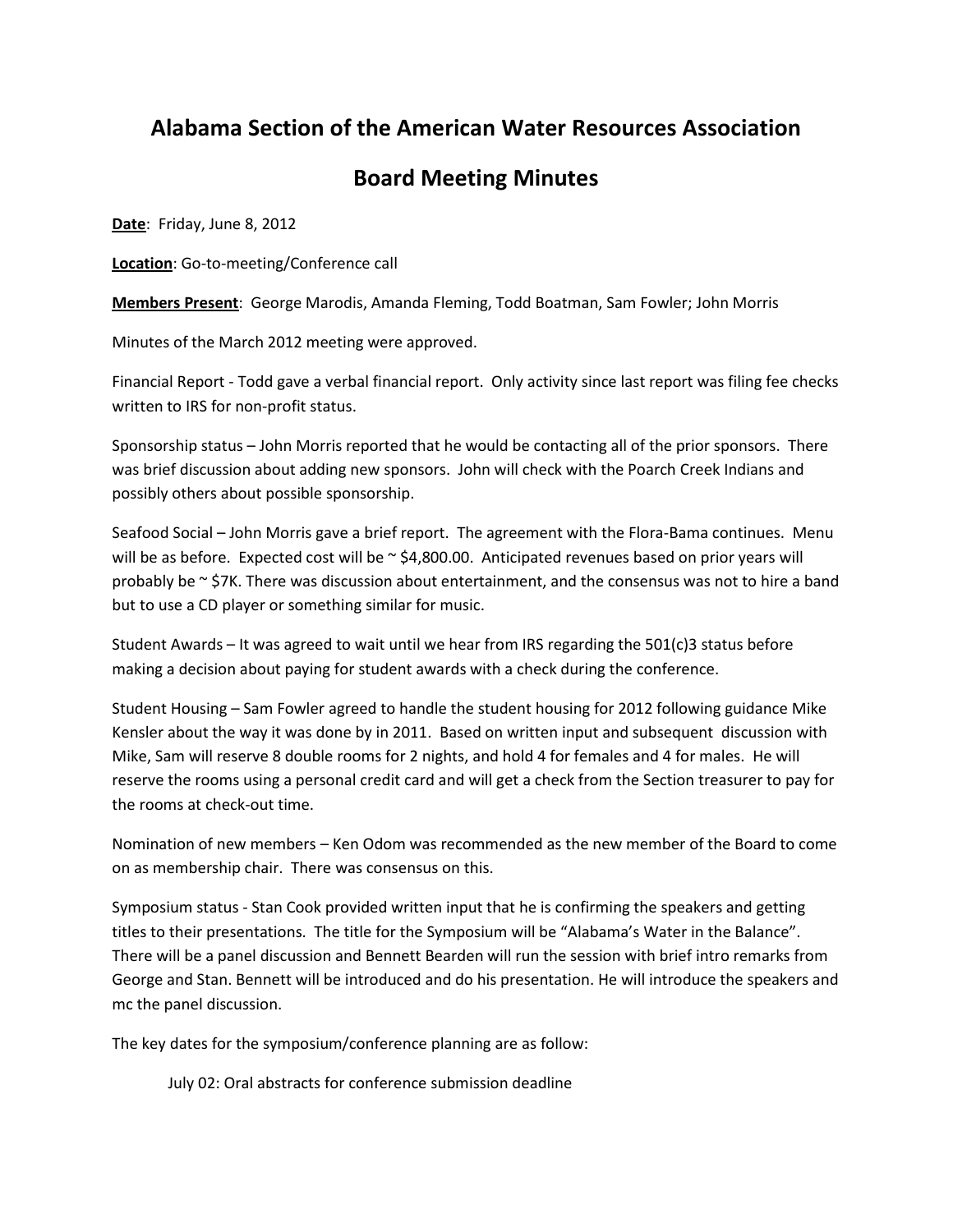July 17: abstract selection meeting at OWR office

July 23: presenters notified

July 30: presenters confirmed

Aug 01: program sponsors list and symposium agenda/speaker list due

Aug 06-10: program to be reviewed by Committee

Aug 15: program sent to printer (Aug 16 for 2011)

501(c)(3) status – Ashley provided written input that the status on the IRS 501c3 status is the same. The application paperwork and a check for the filing fee have been sent, and as far as she knows we have not received any information from the IRS.

Ballot for 2012 election – Need to bring 250 ballots for election at business meeting. See attached.

It was agreed to hold the next meeting on Thursday, July 26, 2012, 10:00 AM - 11:30 AM Central Time via go-to-meeting/conference call.

The meeting was adjourned.